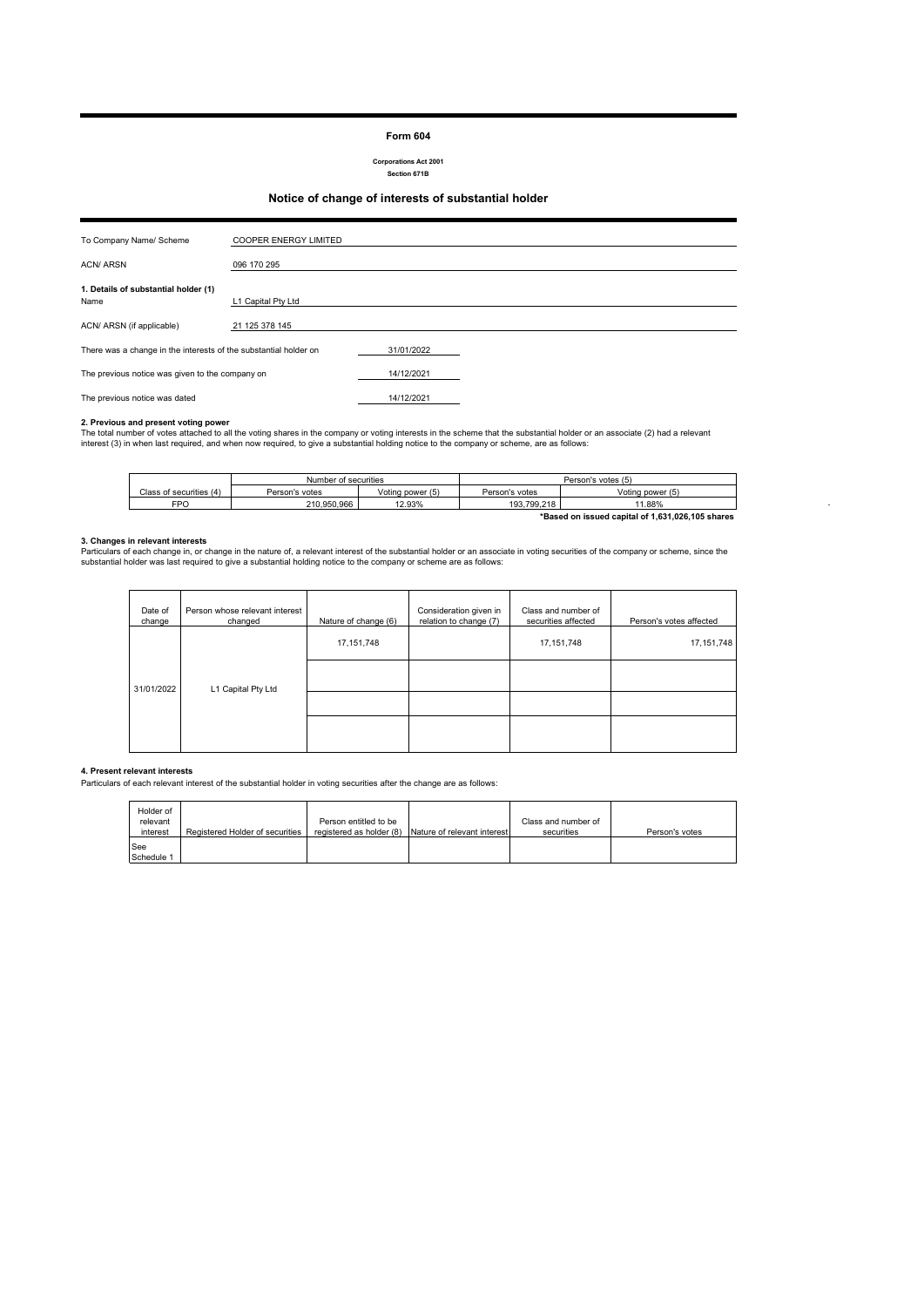#### **5. Changes in association**

The persons who have become associates (2) of, ceased to be associates of, or have changed the nature of their association (9) with, the substantial holder in relation to voting interests in the company or scheme are as follows:

| $\cdots$<br><b>ARSN</b><br>and ACN/<br>f applicable<br>Name<br>(It | association<br>Natur<br>. |
|--------------------------------------------------------------------|---------------------------|
| N/A                                                                |                           |

#### **6. Addresses**

The addresses of persons named in this form are as follows:

| Name                       | Address                                                                           |
|----------------------------|-----------------------------------------------------------------------------------|
| m+<br>Capital<br>∟ພ<br>- ' | 3000<br>VIC.<br>$^{\circ}28.$<br>۵٬<br>Collins Street.<br>∟evel 1<br>. Melbourne. |

#### **Signature**

Print name **Capacity Capacity Capacity**  $Sign here$   $\bigcup \alpha \bigcup \{x, \alpha - 1, \ldots \}$  Date 1/02/2022 Head of Compliance

**DIRECTIONS**

(1) lf there are a number of substantial holders with similar or related relevant interests (eg. a corporation and is relevant may be present and the set of an experiment of the set of an experiment of the set of an experiment

(2) See the definition of "associate" in section 9 of the Corporations Act 2001.

(3) See the definition of "relevant interest" in sections 608 and 671B(7) of the Corporations Act 2001.

- (4) The voting shares of a company constitute one class unless divided into separate classes.
- (5) The person's votes divided by the total votes in the body corporate or scheme multiplied by 100.
- (6) Include details of:
	- (a)

any relevant agreement or other circumstances because of which the change in relevant interest occurred. If subsection 671B(4) applies, a copy of any document setting out the terms of<br>any relevant agreement, and a statemen

(b) any qualification of the power of a person to exercise, control the seercise of, the voling powers or disposal of the securities to which the relevant interest relates<br>(indicating clearly the particular securities to which

See the definition of "relevant agreement" in section 9 of the Corporations Act 2001.

(7) Detais of the consideration must include any and all benefits, money and other, that any person from whom a relevant interest was acquired has, or may, become entitled to receive in relation to that<br>acquistion. Details mus

(8) If the substantial holder is unable to determine the identity of the person (eg. if the relevant interest arises because of an option) write "unknown".

(9) Give details, if appropriate, of the present association and any change in that association since the last substantial holding notice.